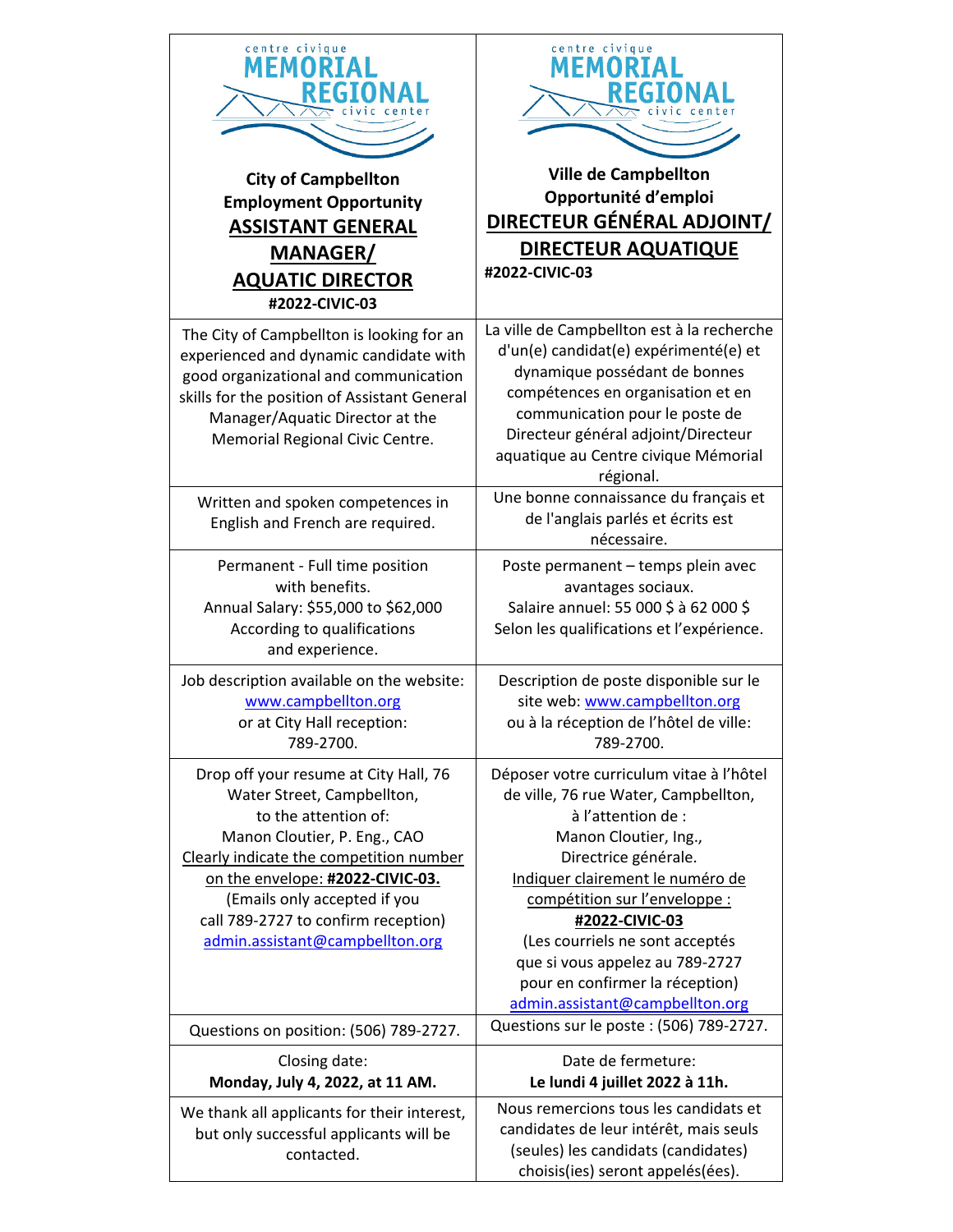

# City of Campbellton

# Job Description

## **Assistant General Manager/Aquatic Director**

### **Disclaimer Statement:**

*Usage of the masculine form throughout the document is for convenience only and refers to women and men alike.*

Last revised date: June 10, 2022

Department: Memorial Regional Civic Centre Job Title: Assistant General Manager/Aquatic Director Reports to: General Manager of the Memorial Regional Civic Centre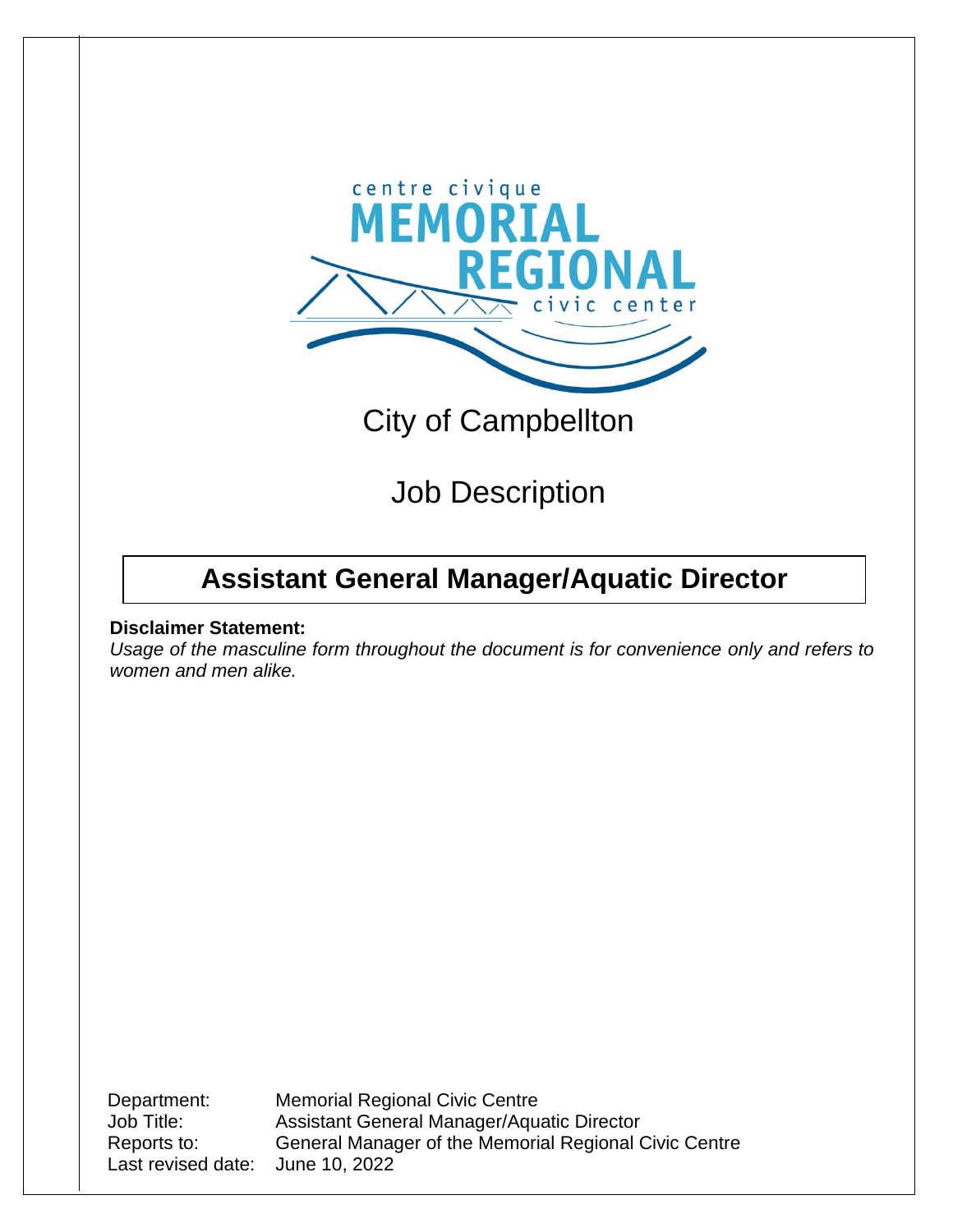

### **JOB DESCRIPTION**

## **Assistant General Manager/Aquatic Director**

### **1. IDENTIFICATION**

| 1.1 | Organisation:         | City of Campbellton                        |
|-----|-----------------------|--------------------------------------------|
| 1.2 | Department:           | Memorial Regional Civic Centre (MRCC)      |
| 1.3 | Job Title:            | Assistant General Manager/Aquatic Director |
| 1.4 | Job Status:           | Full-Time - Non-unionized                  |
| 1.5 | Immediate Supervisor: | General Manager of the MRCC                |
| 1.6 | Last revised date:    | June 10, 2022                              |

### **2. TASKS AND RESPONSIBILITIES**

2.1 Summary of Responsibilities

The Assistant General Manager/Aquatic Director oversees and coordinates the daily operations of the Memorial Regional Civic Center. He is responsible, among other things, for the management of personnel and the safe operation of the arenas, food & beverage activities, and aquatic centre. He is the onsite resource for customers, employees, tenants and vendors. He ensures the team delivers exceptional customer experiences in a safe manner to all Civic Centre customers and users.

2.2 Health and Safety Responsibilities

The incumbent is responsible to:

- conduct himself in a way that ensures his own health and safety and that of other persons at work;
- comply with the Occupational Health and Safety Act and Regulations;
- be conversant with and follow the safety rules and regulations of the City of Campbellton;
- report to his immediate supervisor the existence of any hazards of which he is aware;
- use or wear such protective equipment as required by regulation or as recommended by manufacturer;
- consult and co-operate with the Joint Health and Safety Committee and any person responsible for the enforcement of the OH&S Act and its Regulations;
- report workplace injuries and illness to employer;
- participate in training and inform his supervisor of any task for which he feels he has not received proper training.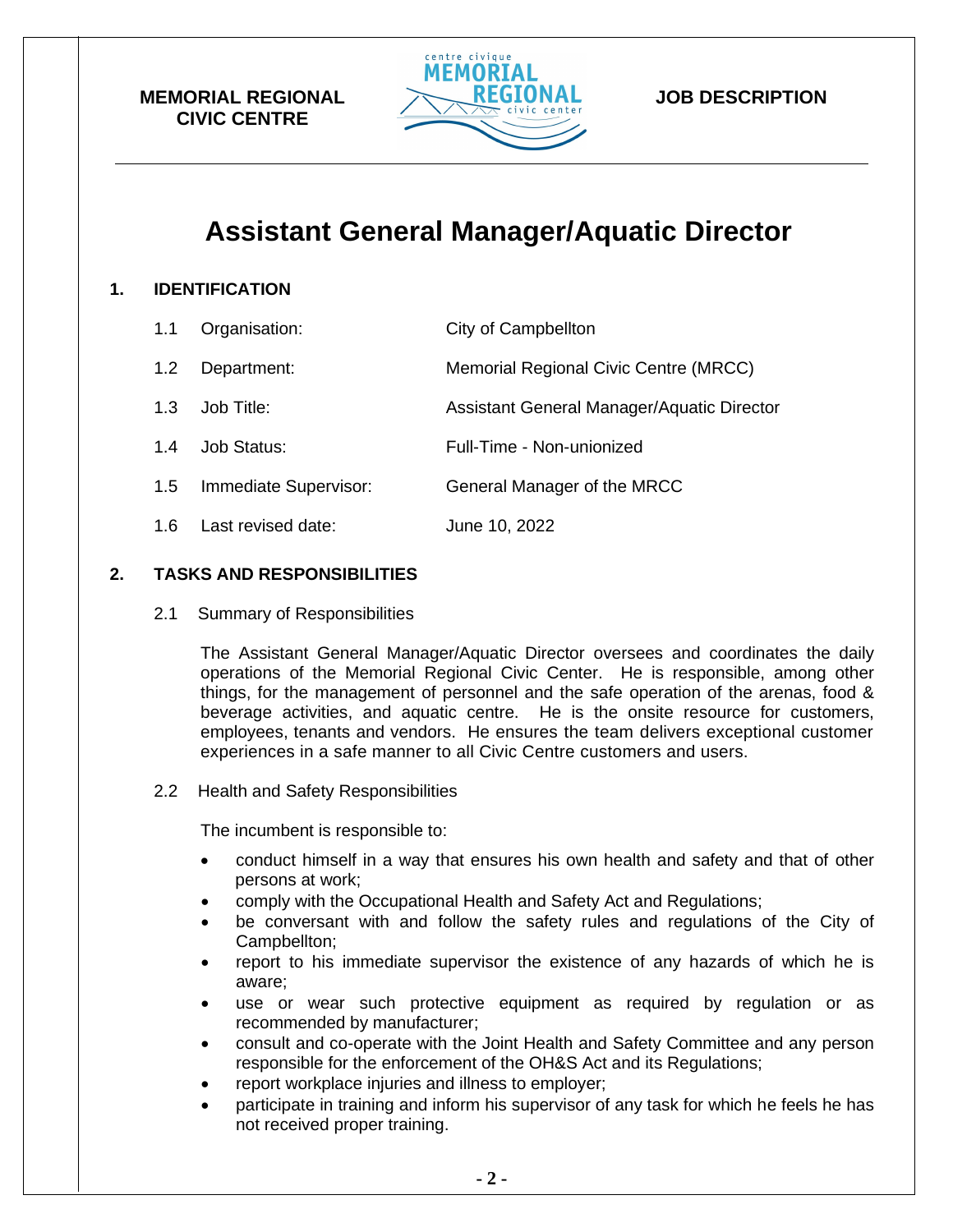

### **JOB DESCRIPTION**

As a representative of the employer, the incumbent must demonstrate leadership in regard to the City of Campbellton`s Health and Safety Program.

The Assistant Manager must:

- safely direct work assigned by the employer;
- take every reasonable precaution to ensure the health and safety of employees, contractors, clients under his direction;
- acquaint the employees under his direction with any hazard in connection with the use, handling, storage, disposal and transport of any tool, equipment, machine, device, or biological, chemical, or physical agent;
- provide information and instruction that is necessary to ensure the health and safety of the employees under his direction;
- ensure that all tools, equipment, and materials used are maintained in good condition and of minimum risk to health and safety when used per manufacturer`s recommendations;
- ensure personal protective equipment (PPE) required to be used by employees under his direction is used by employees in the course of their work.
- 2.3 Tasks Profile
	- Work closely with the General Manager of the MRCC and be the direct link to the team on behalf of management.
	- Perform first line manager duties: prepare work schedules, assign tasks, ensure optimum operating efficiency, evaluate performance, train new employees, manage budgets, purchase operational goods, create and maintain procedures, etc.
	- Ensure smooth communication and service standards between all areas.
	- Coordinate product and service delivery for all sectors.
	- Resolve customer issues to their overall satisfaction.
	- Ensure health, safety, and security rules are followed.
	- Assume the role and duties of Aquatic Director, including but not limited to: managing operation of aquatic facilities, activities, swimming programs and department staff; hiring, training and evaluating employees; preparing and managing yearly budget; inspecting facilities for repairs and maintenance; overseeing the promotion of programs and aquatic facilities; etc.
	- Perform other related duties as assigned by the General Manager of the MRCC.

### **3. AUTHORITY LEVEL**

.

The incumbent reports to the General Manager of the Memorial Regional Civic Centre. He has authority over the employees of the Memorial Regional Civic Centre.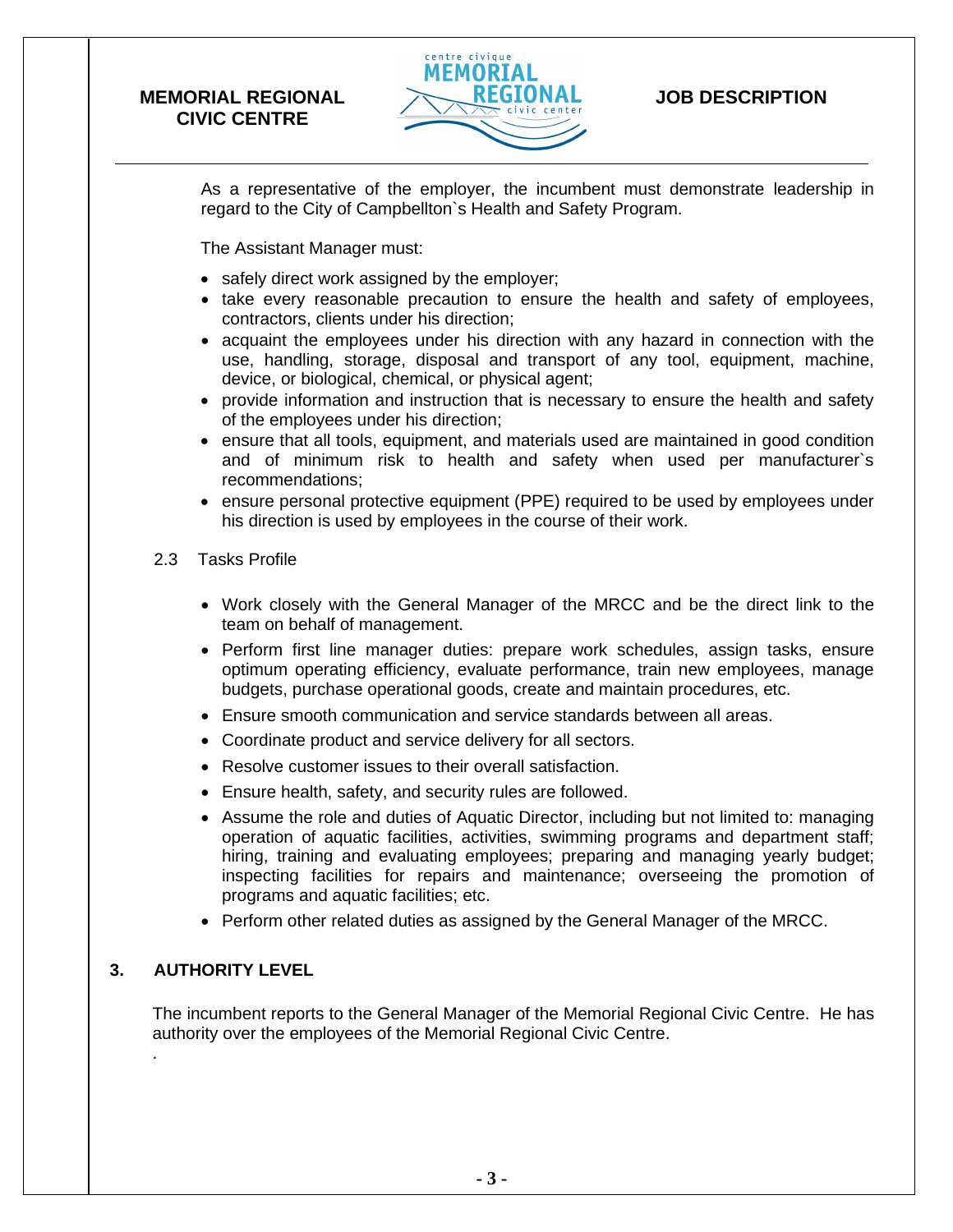

## **JOB DESCRIPTION**

### **4. POSITION REQUIREMENTS**

- 4.1. Mandatory Education
	- University degree or College diploma in Recreation and Sports, or other relevant field.
- . 4.2. Special Knowledge and skills
	- Good organizational and time management skills.
	- Computer literacy, including Microsoft Word, Excel, Outlook, and the internet.
	- Ability to learn new computer programs with ease.
	- Good record keeping skills.
	- Ability to understand financial statements and prepare budgets.
	- Excellent customer service and public relation skills.
	- Knowledge of sport event industry/or municipal leisure.
- 4.3. Mandatory Requirements and Experience
	- Fluently bilingual (French and English) both written and spoken.
	- Experience in management, preferably in the areas of recreation and sports.
	- 3+ years of lifeguarding experience at National Lifeguard level.
	- Workplace Standard First Aid certification with CPR Level "C" and AED endorsement.
	- National Lifeguard certification valid in New Brunswick (considered an asset).
	- Water Safety Instructor (Red Cross)/Swim Instructor (Lifesaving Society) certification valid in New Brunswick (considered an asset).
	- Aquatic Fitness Instructor certification valid in New Brunswick (considered an asset).
	- Workplace Hazardous Material Information System (WHMIS) certification valid in New Brunswick.
	- Professional appearance and attitude.
	- Have a valid driver's license.
	- Successful completion of the probationary or trial period.
	- Successful completion of a criminal background verification and a vulnerable sector verification.
- 4.4 Behavioral Qualities

The incumbent must:

- Demonstrate leadership and initiative.
- Be result-driven and self-motivated.
- Have advanced interpersonal skills.
- Be dependable and able to learn, reason and make good decisions.
- Be autonomous and resourceful.
- Be able to inspire confidence and calm in the face of a crisis.
- Be safety oriented.
- Have a very good sense of observation to be able to identify gaps.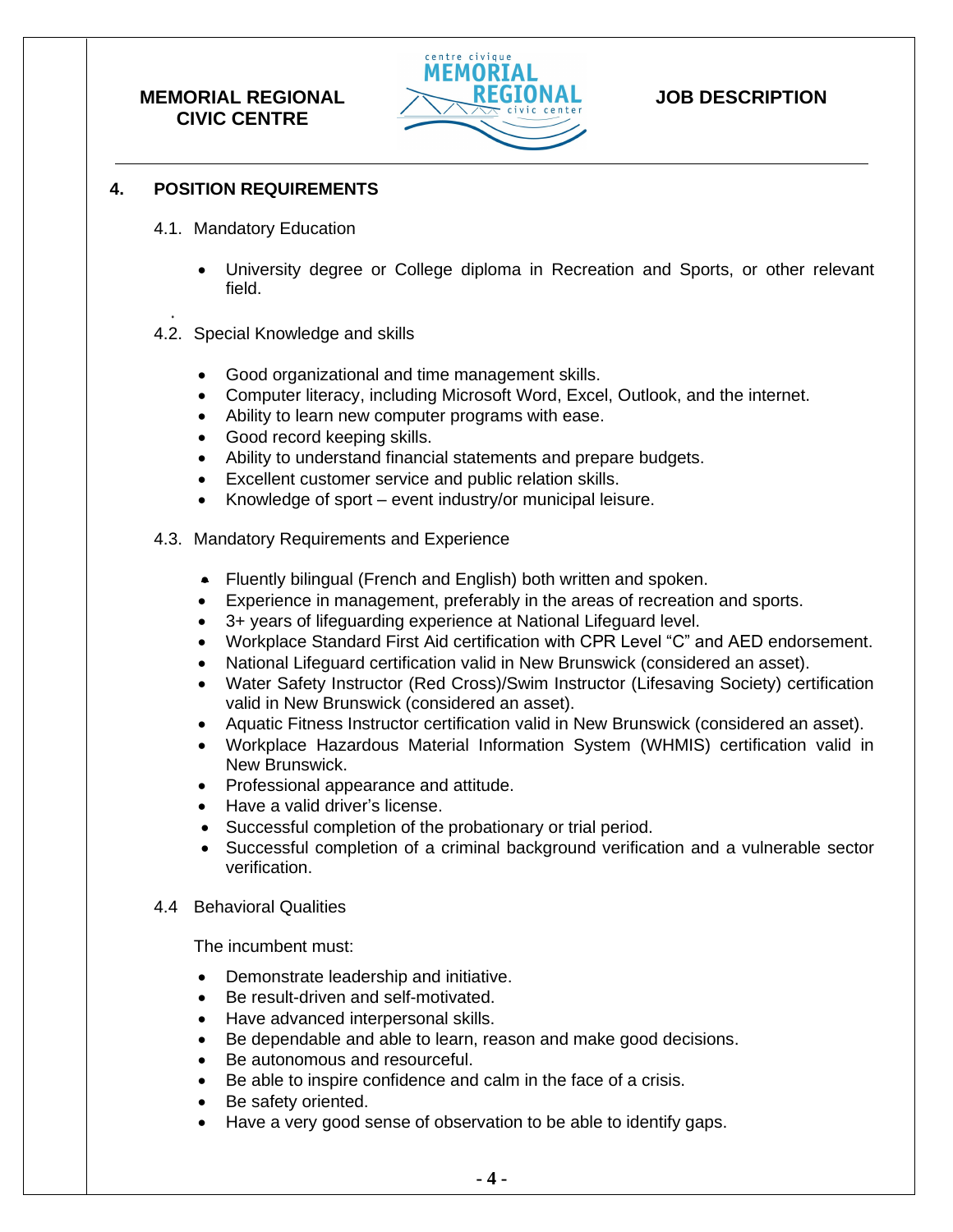

## **JOB DESCRIPTION**

• Be willing to take on new tasks and learn new duties.

### **5. REMUNERATION**

- Annual Salary: \$55,000 \$62,000.
- Eligible to City benefit package at successful completion of probationary period.

### **6. HOURS OF WORK**

- Irregular hours of work 1 hour of unpaid lunch break.
- This position is a full-time permanent position.

### **7. WORK ENVIRONMENT**

• Indoors.

### **8. OPERATIONAL REQUIREMENTS**

- Availability for occasional overtime work is required.
- Willingness and ability to work flexible hours (evenings & weekends)
- Occasional out-of-town travel for meetings and training purposes.

### **9. JOB DESCRIPTION APPROVAL**

| 9.1 | <b>Departmental Level</b>        |                                     |           |
|-----|----------------------------------|-------------------------------------|-----------|
|     | Approved by:                     | -                                   | Initials: |
|     | Title:                           |                                     |           |
|     | Date of Approval:                |                                     |           |
| 9.2 | <b>City Administration Level</b> |                                     |           |
|     | Approved by:                     | <b>Manon Cloutier</b>               | Initials: |
|     | Title:                           | <b>Chief Administrative Officer</b> |           |
|     | Date of Approval:                | June 13, 2022                       |           |
|     |                                  |                                     |           |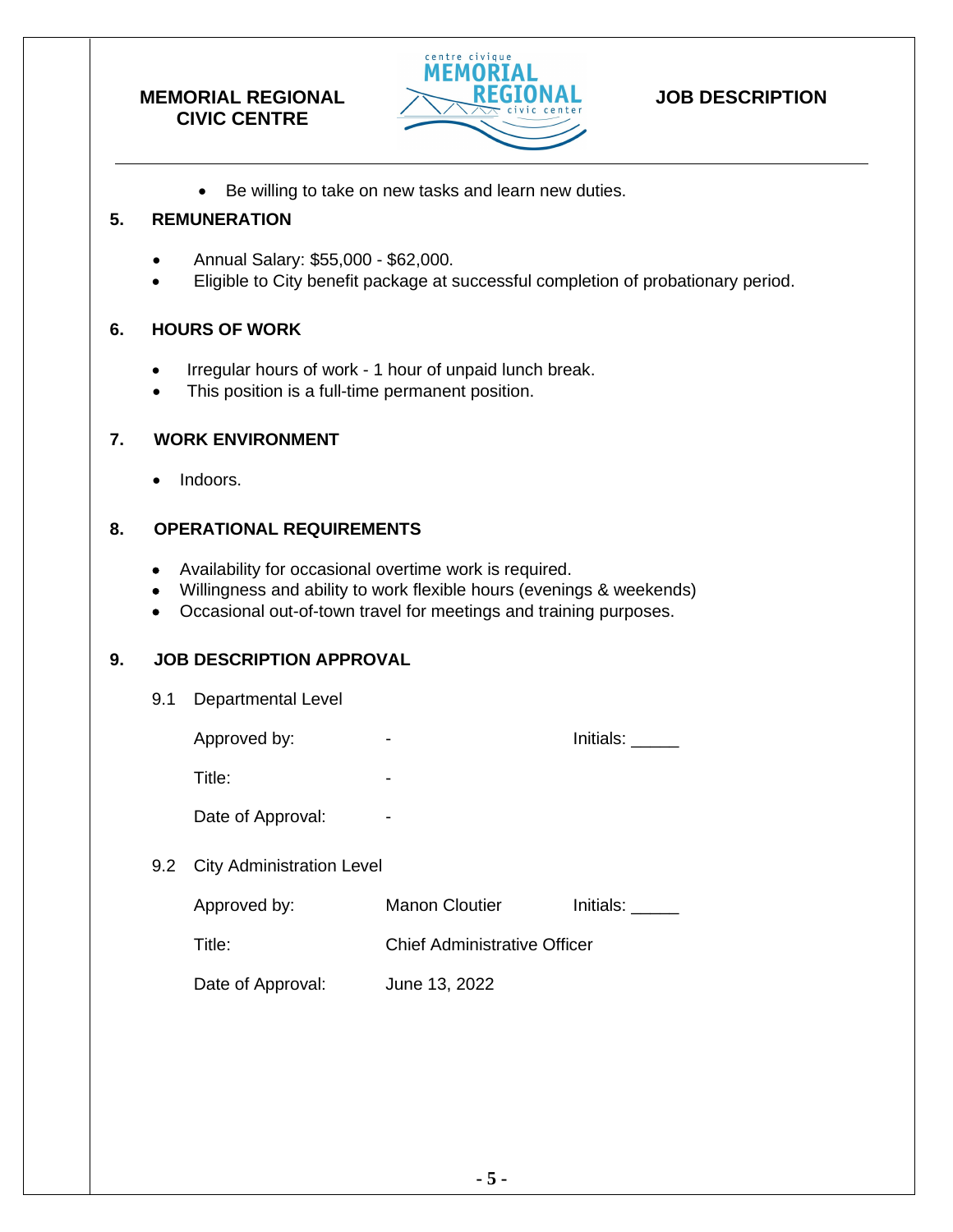

## **JOB DESCRIPTION**

### **10. RECEIPT BY INCUMBENT**

I have received a copy of this job description:

Name: \_\_\_\_\_\_\_\_\_\_\_\_\_\_\_\_\_\_\_\_\_\_\_\_\_\_\_\_\_\_\_\_\_\_\_\_\_\_\_\_\_\_\_\_\_\_\_\_\_\_\_\_\_\_\_\_\_\_\_\_\_\_\_\_\_

Signature of incumbent:\_\_\_\_\_\_\_\_\_\_\_\_\_\_\_\_\_\_\_\_\_\_\_\_\_\_\_\_\_\_\_\_\_\_\_\_\_\_\_\_\_\_\_\_\_\_\_\_\_\_\_\_\_

Date: \_\_\_\_\_\_\_\_\_\_\_\_\_\_\_\_\_\_\_\_\_\_\_\_\_\_\_\_\_\_\_\_\_\_\_\_\_\_\_\_\_\_\_\_\_\_\_\_\_\_\_\_\_\_\_\_\_\_\_\_\_\_\_\_\_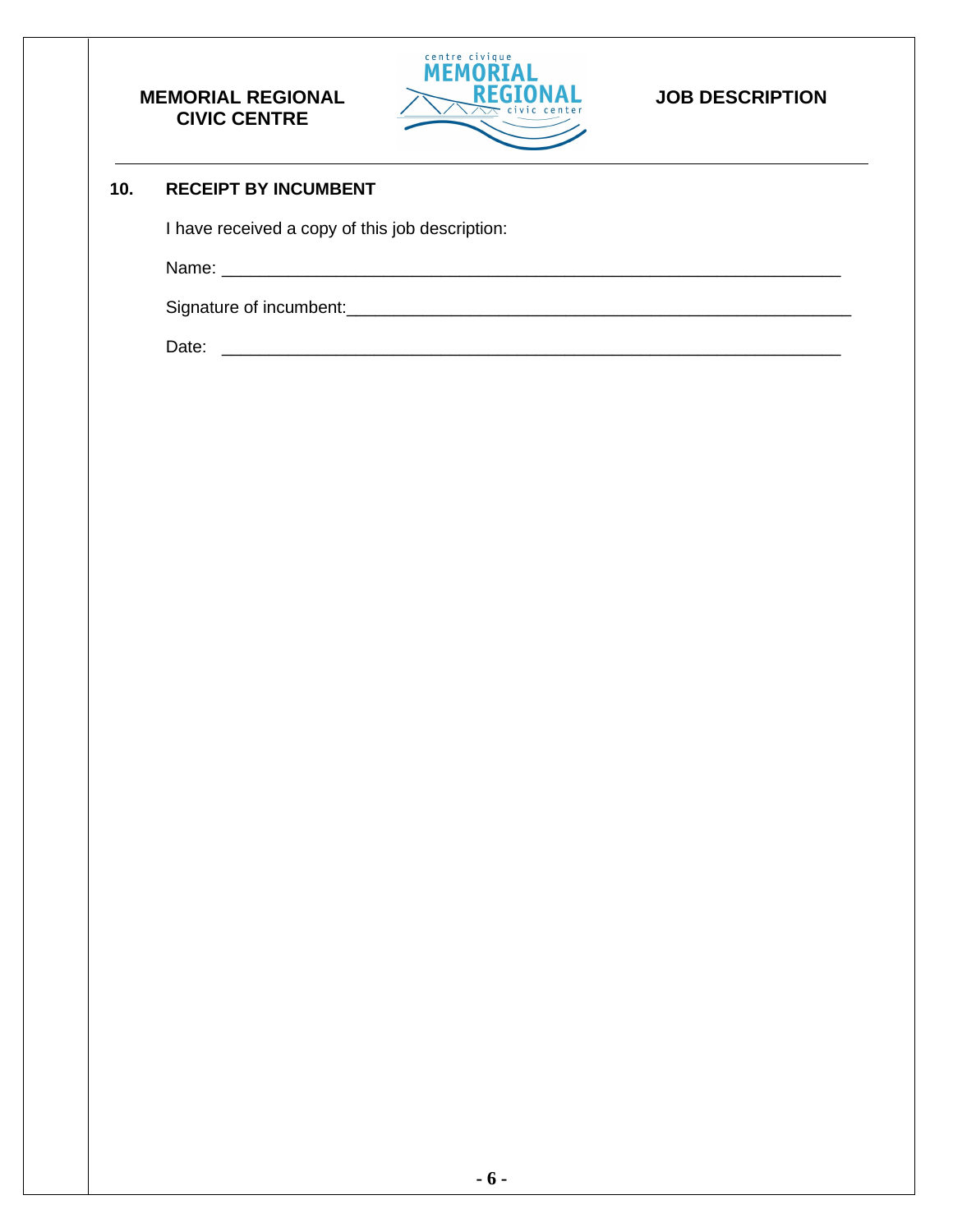

# Ville de Campbellton

Description de poste

## **Directeur général adjoint/directeur aquatique**

### **Avis :**

*Le masculin est utilisé dans le présent document uniquement pour alléger le texte et il désigne autant les femmes que les hommes.*

Superviseur immédiat : Directeur général du CCMR Date de la dernière révision : Le 10 juin 2022

Service : Centre civique Mémorial Régional (CCMR) Titre du poste : Directeur général adjoint/directeur aquatique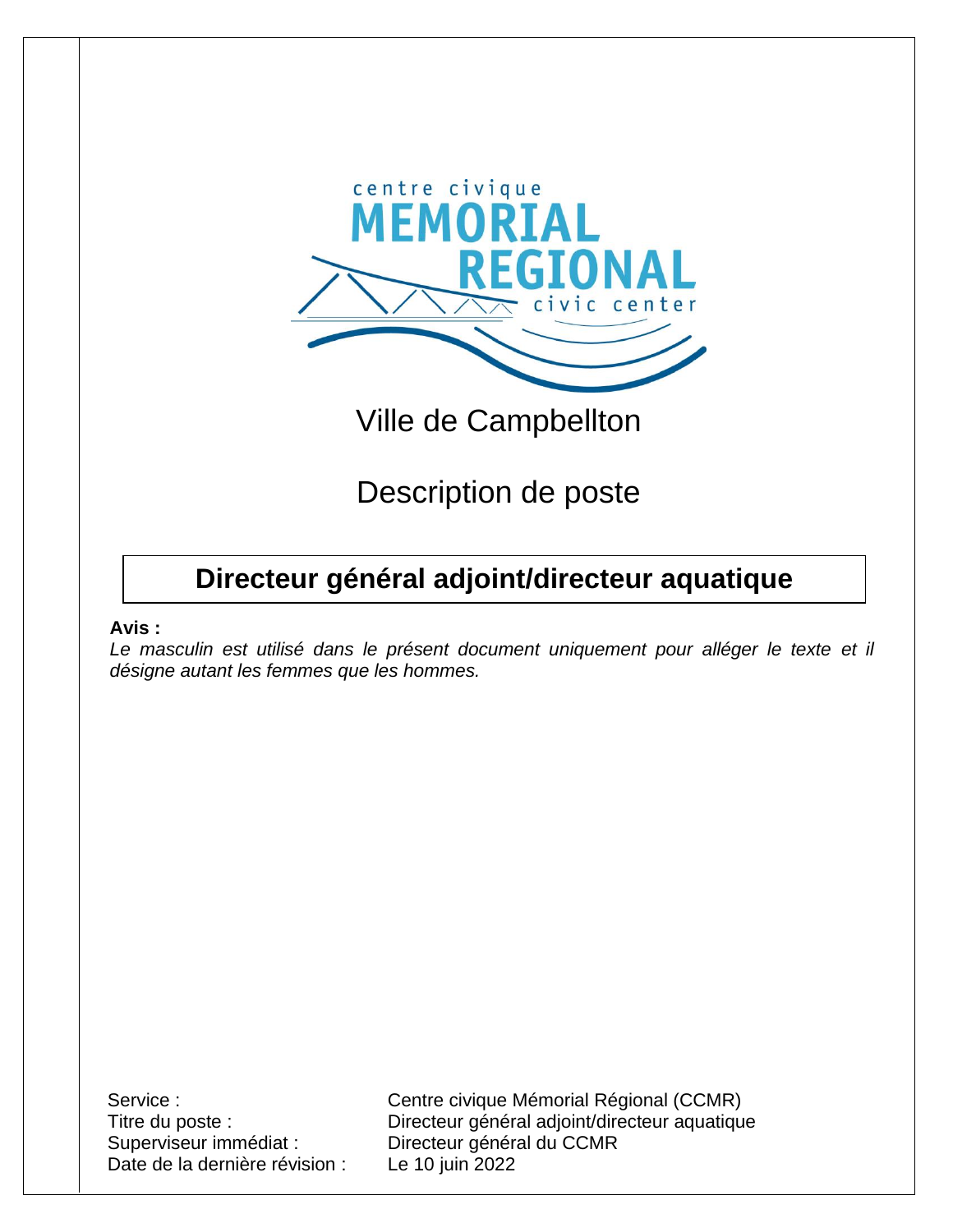

### **DESCRIPTION DE POSTE**

## **Directeur général adjoint/directeur aquatique**

### **1. IDENTIFICATION**

| 1.1 | Organisme:                     | Ville de Campbellton                          |
|-----|--------------------------------|-----------------------------------------------|
| 1.2 | Service:                       | Centre civique Mémorial Régional (CCMR)       |
| 1.3 | Titre du poste :               | Directeur général adjoint/directeur aquatique |
| 1.4 | Statut de l'emploi :           | Temps plein - non syndiqué                    |
| 1.5 | Superviseur immédiat :         | Directeur général du CCMR                     |
| 1.6 | Date de la dernière révision : | Le 10 juin 2022                               |

### **2. TÂCHES ET RESPONSABILITÉS**

2.1 Résumé des responsabilités

Le directeur général adjoint/directeur aquatique supervise et coordonne les opérations quotidiennes du CCRM. Il est responsable, entre autres, de la gestion du personnel et du fonctionnement sécuritaire des arénas, des activités de restauration et du centre aquatique. Il est la ressource sur place pour les clients, les employés, les locataires et les vendeurs. Il veille à ce que l'équipe offre une expérience client exceptionnelle aux clients et aux utilisateurs du CCRM, et ce, de façon sécuritaire.

### 2.2 Responsabilités en matière de santé et de sécurité

Le titulaire est responsable :

- de se comporter de façon à assurer sa santé et sa sécurité ainsi que celles des autres personnes de son milieu de travail;
- de se conformer à la *Loi sur l'hygiène et la sécurité au travail* et aux règlements y afférents;
- de connaître les règles et les règlements de sécurité de la Ville de Campbellton et de s'y conformer;
- de signaler à son superviseur immédiat tout danger qu'il constate;
- d'utiliser et de porter l'équipement de protection individuelle (EPI) prescrit par les règlements ou recommandé par le fabricant;
- de consulter le comité mixte d'hygiène et de sécurité et toute personne responsable de l'application de la *Loi sur l'hygiène et la sécurité au travail* et des règlements y afférents, ainsi que de collaborer avec ces personnes;
- de signaler les blessures et les maladies en milieu de travail à son employeur;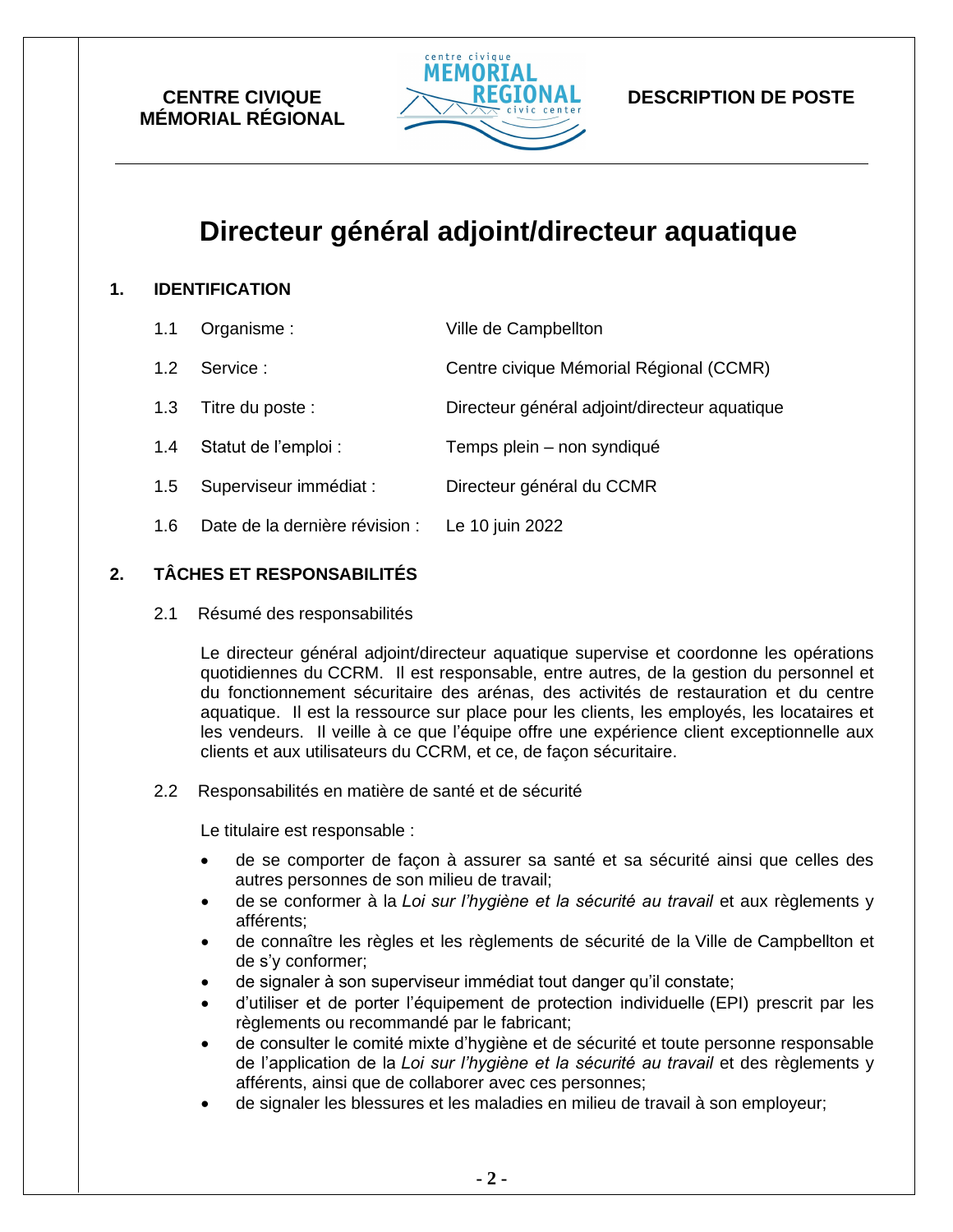

## **DESCRIPTION DE POSTE**

• de participer à la formation et d'informer son superviseur de toute situation où on lui demande d'accomplir une tâche pour laquelle il ne croit pas avoir reçu la formation nécessaire.

En sa qualité de représentant de l'employeur, le titulaire doit faire preuve de leadership relativement au programme de santé et sécurité de la Ville de Campbellton.

Le Directeur général adjoint/directeur aquatique doit :

- diriger en toute sécurité le travail assigné par l'employeur;
- prendre toutes les précautions raisonnables pour assurer la santé et la sécurité des employés, des agents contractuels et des clients placés sous sa direction;
- informer les employés sous sa direction de tout danger lié à l'utilisation, à la manipulation, à l'entreposage, à l'élimination et au transport de tout outil, équipement, machine, appareil ou agent biologique, chimique ou physique;
- fournir les renseignements et les instructions nécessaires pour assurer la santé et la sécurité des employés sous sa direction;
- veiller à ce que les outils, l'équipement et le matériel soient maintenus en bon état et à ce que le risque qu'ils posent soit minime lorsqu'ils sont utilisés conformément aux recommandations du fabricant;
- veiller à ce que les employés sous sa direction utilisent l'EPI requis dans le cadre de leur travail.
- 2.3 Profil des tâches
	- Travailler en étroite collaboration avec le directeur général du CCMR et être le lien direct avec l'équipe au nom de la direction.
	- Assumer les fonctions de responsable de premier niveau : préparer les horaires de travail, assigner les tâches, assurer une efficacité opérationnelle optimale, évaluer le rendement, former les nouveaux employés, gérer les budgets, acheter les biens opérationnels, créer et tenir à jour les procédures, etc.
	- Assurer une bonne communication entre tous les secteurs et veiller au respect des normes de service.
	- Coordonner la livraison de produits et de services pour tous les secteurs.
	- Résoudre les problèmes des clients pour assurer leur entière satisfaction.
	- Veiller au respect des règles de santé, de sûreté et de sécurité.
	- Assumer le rôle et les fonctions de directeur des installations aquatiques, notamment : gérer l'exploitation des installations aquatiques, les activités, les programmes de natation et le personnel du service; embaucher, former et évaluer les employés; préparer et gérer le budget annuel; inspecter les installations pour les réparer et les entretenir; superviser la promotion des programmes et des installations aquatiques; etc.
	- Accomplir toute autre tâche connexe assignée par le directeur général du CCMR.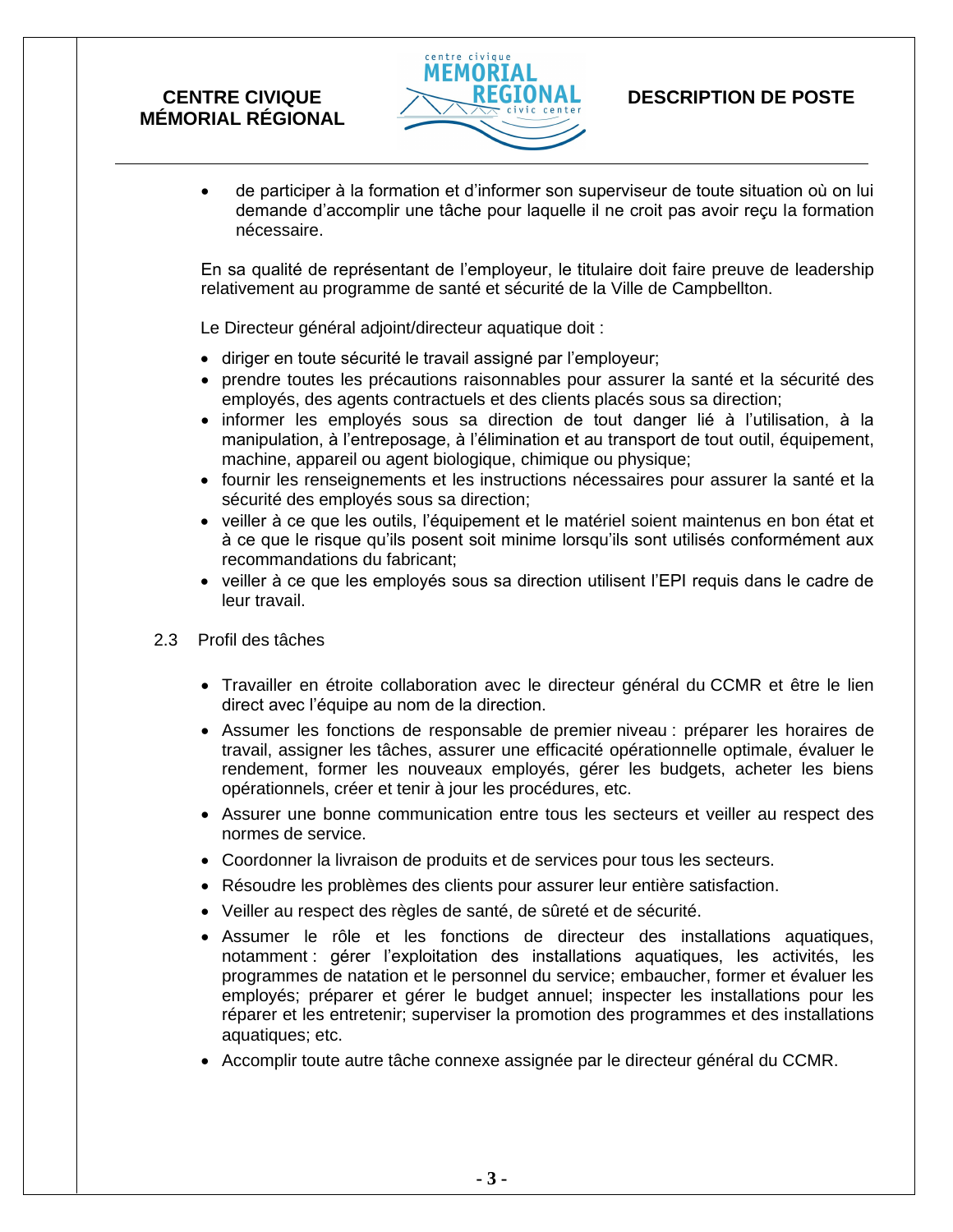

## **DESCRIPTION DE POSTE**

### **3. DEGRÉ D'AUTORITÉ**

Le titulaire du poste relève du directeur général du CCMR et s'occupe des employés du CCMR.

### **4. EXIGENCES DU POSTE**

.

.

- 4.1. Scolarité obligatoire
	- Diplôme universitaire ou collégial dans les domaines des loisirs et des sports ou dans un autre domaine pertinent
- 4.2. Connaissances et compétences particulières
	- Posséder de bonnes aptitudes organisationnelles et de gestion du temps.
	- Avoir une bonne connaissance de l'informatique, notamment : Microsoft Word, Excel, Outlook et Internet.
	- Avoir de la facilité à apprendre le fonctionnement de nouveaux programmes informatiques.
	- Posséder de bonnes compétences en tenue de dossiers.
	- Avoir la capacité de comprendre les états financiers et de préparer des budgets.
	- Posséder d'excellentes compétences en service à la clientèle et en relations publiques.
	- Avoir une bonne connaissance de l'industrie du sport et de l'événementiel ou des loisirs municipaux.
- 4.3. Exigences et expérience obligatoires
	- Être bilingue (français et anglais) à l'écrit et à l'oral.
	- Avoir une expérience en gestion, de préférence dans les domaines des loisirs et des sports.
	- Avoir acquis au moins trois ans d'expérience en tant que sauveteur national.
	- Détenir une qualification en secourisme général en milieu de travail, avec un brevet de réanimation cardiorespiratoire (RCR) de niveau « C » et une certification de DEA (défibrillation externe automatisée).
	- Détenir un certificat de sauveteur national valide au Nouveau-Brunswick (considéré comme un atout).
	- Détenir un certificat de moniteur de sécurité aquatique (Croix-Rouge) ou de moniteur de natation (Société de sauvetage) valide au Nouveau-Brunswick (considéré comme un atout).
	- Détenir un certificat d'instructeur de conditionnement physique aquatique valide au Nouveau-Brunswick (considéré comme un atout).
	- Détenir une certification SIMDUT (Système d'information sur les matières dangereuses utilisées au travail) valide au Nouveau-Brunswick.
	- Avoir une apparence et une attitude professionnelles.
	- Détenir un permis de conduire valide.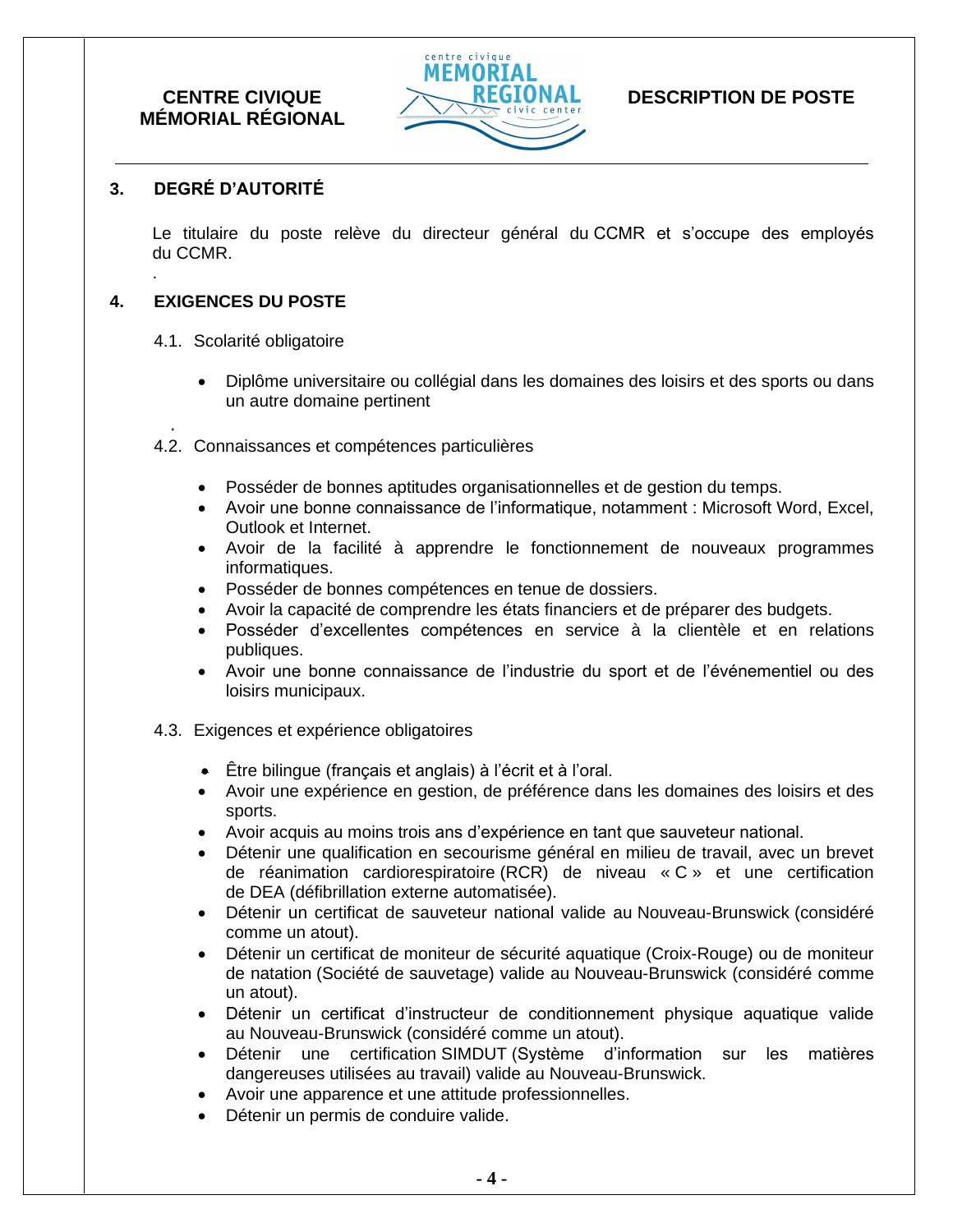

## **DESCRIPTION DE POSTE**

- Avoir réussi la période de probation ou d'essai.
- Avoir réussi une vérification de casier judiciaire et une vérification de l'aptitude à travailler auprès de personnes vulnérables.
- 4.4 Qualités en matière de comportement

Le titulaire doit :

- faire preuve de leadership et d'initiative;
- être axé sur les résultats et motivé;
- avoir des compétences interpersonnelles avancées;
- être fiable et apte à apprendre, à raisonner et à prendre de bonnes décisions;
- être autonome et débrouillard:
- être capable d'inspirer confiance et calme en situation de crise;
- avoir le souci de la sécurité;
- avoir un très bon sens de l'observation pour être en mesure de cerner les lacunes;
- être disposé à assumer de nouvelles tâches et à apprendre de nouvelles fonctions.

### **5. RÉMUNÉRATION**

- Salaire annuel : De 55 000 \$ à 62 000 \$
- Une fois la période de probation ou d'essai terminée, le titulaire a droit aux avantages sociaux offerts par la Ville de Campbellton.

### **6. HEURES DE TRAVAIL**

- Heures de travail irrégulières; une heure de repas non payée.
- Il s'agit d'un poste permanent à temps plein.

### **7. ENVIRONNEMENT DE TRAVAIL**

• À l'intérieur.

### **8. EXIGENCES OPÉRATIONNELLES**

- Le titulaire doit pouvoir travailler des heures supplémentaires.
- Il doit être disposé et apte à travailler selon un horaire flexible (soirs et fins de semaine).
- Il doit pouvoir se déplacer occasionnellement à l'extérieur de la ville pour des réunions et des formations.